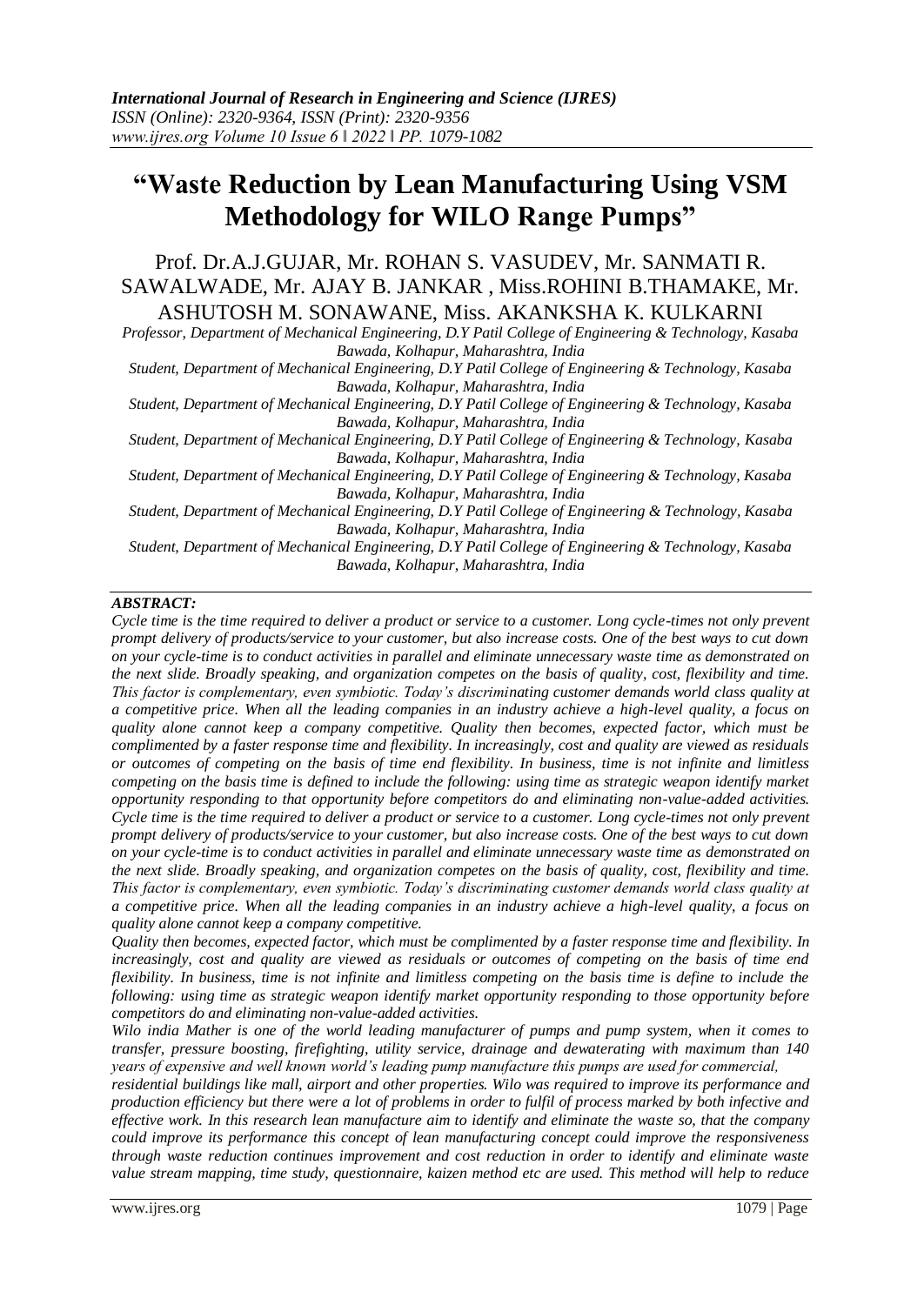*the waste in production. KEYWORDS: Cycle-Time, Value added and non-value-added activities, Productivity, Lean manufacturing, VSM, Time Study, Questionnaire, Kaizen Method.*

| Date of Submission: 02-06-2022 | Date of acceptance: 16-06-2022 |
|--------------------------------|--------------------------------|
|                                |                                |

### **I. INTRODUCTION:**

In today's fast-moving world, it is very much significant for the manufacturing industries to fulfil customer's demands on time to ensure customer satisfaction. Thus, manufacture needs to find ways to reduce the cost of the product and the processing time along with the improved performance and quality of the product. Cycle time is the time required for performing various machining operations on the product at workstation. It is the total time elapsed for converting raw material into the finished product. It not only includes service time for machining but also comprises of the idle time or setup time between two consecutive operations

Lean manufacturing is a systematic approach used to identify waste. These lean concepts could improve responsiveness through waste reduction, continuous improvement and cost reduction. In order to identify and eliminate waste the value stream mapping tools, value stream analysis tools and bottleneck diagram is used.

Cycle time is the total time from the beginning to the end of your process, as defined by the organization and their customer. In cycle time contents process time, during which a unit is acted upon to bring it closer to an output, and delay time, during which a unit of work is spent waiting to take the next action.

Global market is developing rapidly, hence every company is focusing on efficiency and competition of a company to survive in the industrial market. Many Companies are competing to Update/Upgrade then Manufacturing Strategy Management. Today Problem Faced by every company are how to deliver a product or material with fast, cheap and with good quality. Some methods are used to minimize this waste such as replacement of old machines, high-tech computerized machine and hiring skilled workers and use of lean manufacturing to identify the waste or problem and try to solve it with best combination on the production line so that the production can be increased and the company can survive the win industry competition.

Wilo Mather plant is one of the world's leading pump manufacturing company. Which produce high pressure pump. Which are used for transfer, pressure boosting, firefighting, utility services and drainage and used in residential and commercial building, malls, airport etc. Hence waste is defined as all the activities that consume time, space and resources but does not contribute or fulfill the need of customer. In this case identifying the waste in the production process and to do improvements lean Manufacturing concept is applied. This concept is used widely by the manufacturing company and to meet the high demands of customer. To determine the waste various methods such as value stream mapping, time study, kaizen method is used. The aim of this study is to identify the problem and analyzing the line of production of product. Before production and after production and improve efficiency of production.

#### **II. LITERATURE REVIEW**

Lean manufacturing can be defined as a systematic approach to identify the waste or problem faced by company and eliminate waste or value-added time through continuous improvement in production strategy. Lean manufacturing can focus on improving the throughput of a product. Reducing lead time, Inventory, defect, rework and process waste and ultimately improving financial saving and customer satisfaction.

[1] **Mashitah Mohamed** *et al*. (**2015**) - Lean manufacturing system has identified as an approach of improving performance of the process and product setup time can be classified as waste of the company this study will focus on how much an Automotive manufacturing company is Malaysia is able to kindly Malaysia is able to improve their operations time by reducing setup time at the same time improve their productivity level the objectives of this Richa research are to identify the factors that influence high setup time and to highlight the action that can be minimised to reduce the setup time observations and interviews were conducted to understand the whole assembly process in conclusion reducing Hai set up time in assembly line can be materialized by the company after identifying three major factors which lead to the higher setup time in changeover process activities promotion activities done by the company able to reduce hi setup time in change your process from 45 minutes to 28 minutes after 5 months improvement

. [2] **Abdul Talib Bon** *et al* - Cycle time reduction has appeared as an important improvement to produce a high productivity for the satisfaction of customer requests. Time study is applied to measure the standard time of process. Manufacturing industry is involved in this study to reduce cycle time in the assembly line. This study to improve productivity in the assembly line for reduced cycle time. By making simple changes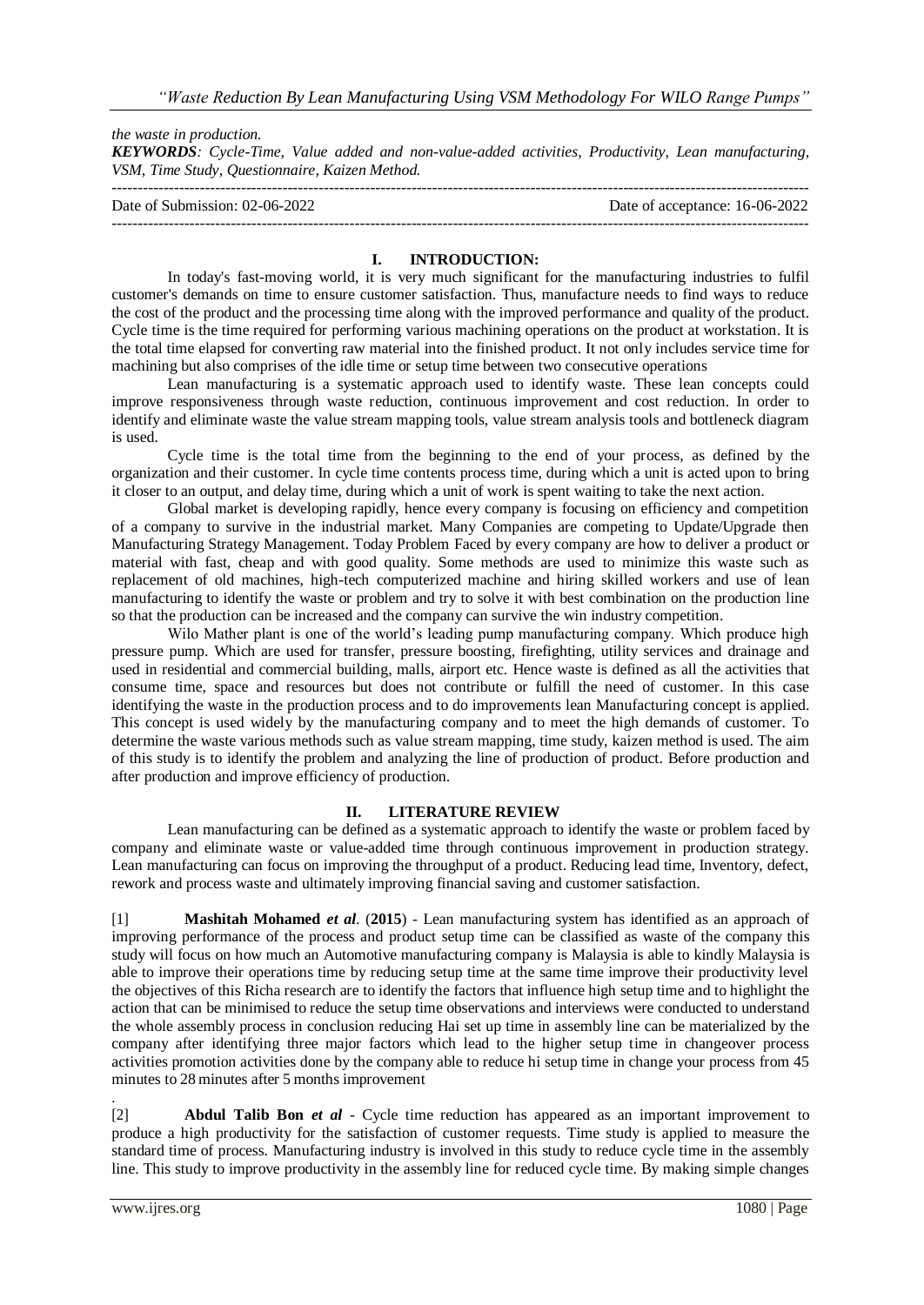to the process, it can reduce the time taken for each work sequence to improve the process flow and speed it up the process flow. However, it is important of use time study method because the importance and uses of stopwatch time study can be stated as under all this, determining schedules and planning work.

[3] **Ana Julia Dal Forno** - Value stream mapping (VSM) is an important tool of the lean approach and is used to identify value-adding activities and those considered wasteful of materials and the flow of information and people. However, when not applied correctly, VSM can complicate the identification of waste, lead to misinterpretations and assessment mistakes, and undermine the implementation of future improvements. Aper sought to identify problems concerning VSM implementation, investigate the possible causes and define guidelines to make its execution less complex, and have a greater chance of success. The paper identified future opportunities for VSM implementation, especially about increased productivity and reliability of this lean tool.

[4] **Gokulraju** *et al* - Lean manufacturing is a method adopted to shorten the time between the customer order and the customer order and the product shipment by eliminating sources of waste key Words: Lean Manufacturing, Value Stream Mapping,

OEE, TAKT time, Line Balancing, Kaizen. The purpose of this study is to suggest ways to reduce lead time and increase throughput of a high-pressure gate valve production line through the use of value stream map the current state value stream value map shows that most of the waste in the process contributes to long lead-time in the form of non-value-added time while the product waits in the queue.

[5] **Vivek Deshpande** *et. al.* **(2014)** - Manufacturing throughput time reduction is a major concern for all manufacturing industries today. It is defined as the amount of time each unit spends in the manufacturing process; this includes time spent actively being worked upon at each step of the process as well as any time spent waiting between steps.

The need of throughput time reduction arises because of competition in market and quick availability of products to customers from competitors. To reduce waiting time, Process time move time and set-up time should be reduced.

# **III. ENDNOTE**

After studying and analyzing the problems present in the Wilo pump assembly line improvements were made. Lead time was reduced by identifying and eliminating work in process inventory. For improvement activity implementation it is necessary to collect the information about the value added and non-value-added activity time of the process. From current state value stream mapping, it is identified the value added, and the non- value-added activity time of each process.

 To reduce set-up time, SMED and method study should be used. Increasing material handling capacity will also reduce it.

 Process time can be reduced by Optimizing machining parameter (Speed, feed, depth of cut) and by increasing machine capability.

 Move time can be reduced by changing layout of the plant and by setting a cellular manufacturing in which group equipment performing sequential operations. Increase in Material handling capacity reduces move time.

#### **IV. CONSLUSION:**

We need lean production so, lean production means continuous improvement, we must keep on changing future state current state that will not end during our life. The process time like the value and non-value-added actives are identified by using value stream mapping.

. A current state value stream map was created, and analysed, and Future state value stream map machines were assembled and arranged through layout which changed to allow the flow of product in the manufacturing process more smoothly through.

. Reducing high set up time in assembly line to focus and concentrate in activities in assembly line without less moment

. The successful Lean Manufacturing System implementation requires simultaneous integration and implementation of Lean elements along with proper sequence.

. Lean Manufacturing process in competitive business environment can be sustained.

#### **REFERENCES:**

- [1]. soniya parihar, sanjay jain,dr lokesh bajpai " value stream mapping : case study of assembly process " 8 oct 2012
- [2]. mashitah mohammed Esa, nor azain abdul rahman,maizurah jamaludin-"Reducing high set up time in assembly line: a case study of automotive manufacturing company in Malaysia" 17 sept 2015
- [3]. Abdul talib bon,siti nor aini samsudin-"Productivity improvement in assembly line by reduction cycle time using time study and